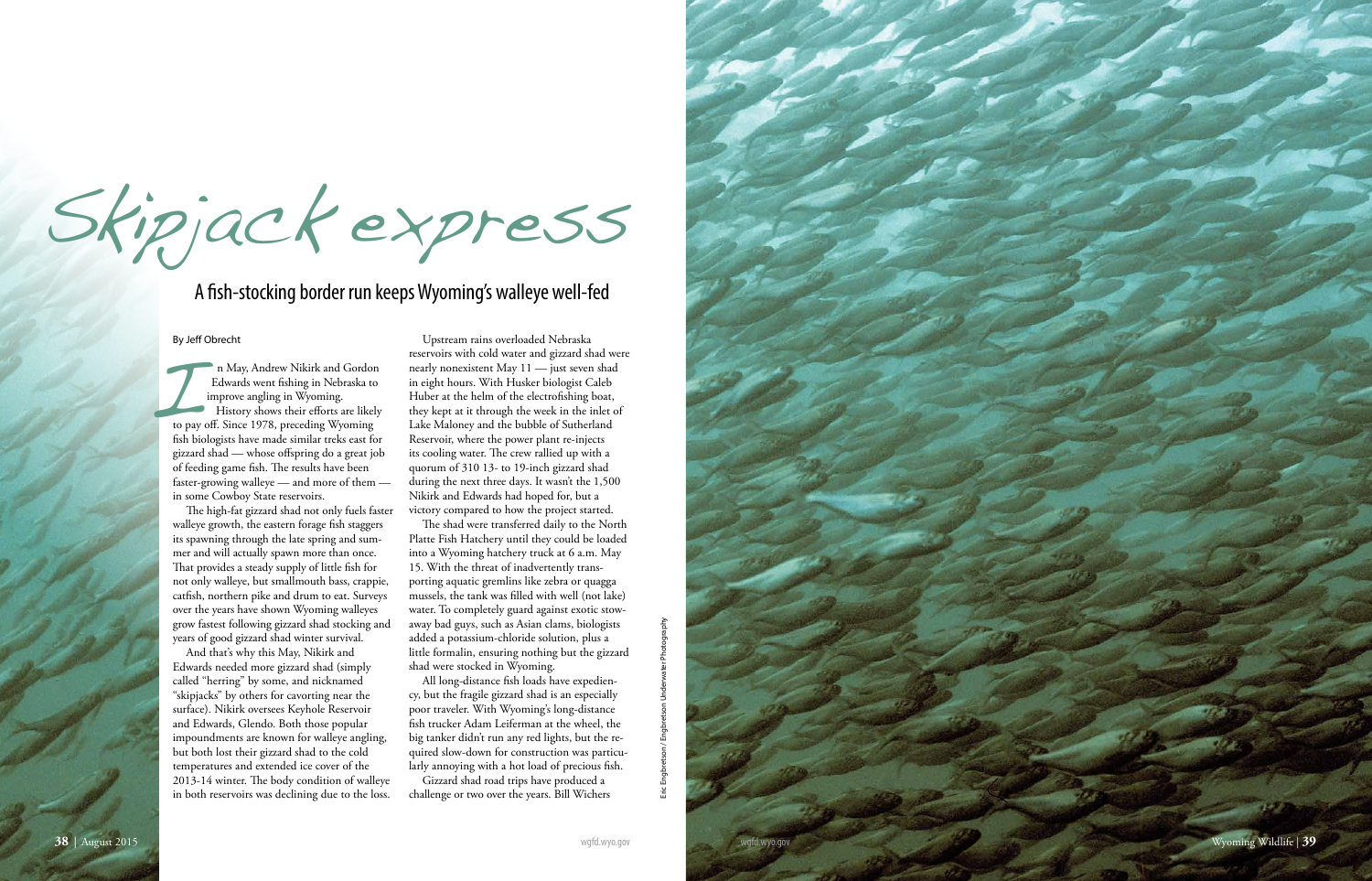was Nikirk's predecessor at Keyhole in the 1980s and an ardent gizzard shad proponent. Wichers chuckles about expediting a full-capacity load of 440 fish to Keyhole in 1984. It was the era of the 55 mph speed limit and Wyoming's colorful governor, Ed Hershler, had all state vehicles sport a bumper sticker requesting citizens call "Gov. Ed" to report speeding.

Trucking around 65 mph and passing vehicles on U.S. Route 85 north of Lusk, a concerned citizen took Gov. Ed up on his request. So the Wyoming Game and Fish Department got a call from downtown and the fisheries chief explained the extenuating circumstances. Evidently the governor's office also became gizzard shad fans, because nothing more was said.

Wichers believes gizzard shad helped take predator pressure off little crappie and yellow perch in Keyhole. Shad are easier and quicker for walleye to eat, since they are not protected with spines like the little game fish. Like all predators, walleye prefer the prey of least effort.

This May, Leiferman was blessed with bigger tanks than the 1984 transport and 80 mph on most of the Wyoming leg to Glendo Reservoir. Only one of the 310 gizzard shad didn't live to become a Wyomingite.

When the gizzard shad hit Glendo around noon, 70 were quickly off-loaded to a smaller hatchery truck and Nikirk blasted north to Keyhole Reservoir. The remaining 240 joined Glendo Reservoir and its whitecaps at the Bennett Boat Ramp and generated some interaction with anglers.

"What ya' stocking?" asked several.

"Gizzard shad," we replied.

"Good deal," or a similar thumbs-up offered the anglers.

"Those drum?" asked another.

"No, gizzard shad. But you're right, they do look similar."

Glendo got its first gizzard shad in 1984 and before May 15, its most recent in 2007. At a Glendo check station June 28, an experienced angler reported he spotted a school of recently hatched 1- to 2-inch gizzard shad. Just what Ni kirk and Edwards hoped to hear. They will both be checking walleye stomachs August through fall for little shad. The week of Aug. 10, Nikirk will set small-mesh nets at Keyhole to get a

read on spawning success for all species. The pair would appreciate any additional reports of young skipjacks from anglers, too.

Fisheries biologists collected gizzard shad from Glendo for Keyhole in 2012 and 2013, but struck out the last two springs when the old re liable spawning spot near the inlet failed to pro duce. That required them to tap the Nebraska gizzard shad well once again. Next to Grayrocks and Hawk Springs reservoirs, gizzard shad have had the best luck surviving winters in Glendo.

But over the years, gizzard shad stocking hasn't been without dissent. In the early 1990s, petitions were circulated in Glendo and Douglas to cease shad stockings. After coming off some tremendous walleye angling in the late 1980s, fishing slowed down due to some particularly productive gizzard shad hatches, combined with the introduction of emerald and spot-tail shiners. Food was plentiful in the short-term, and walleye just had less interest in whatever was on the hook. Game and Fish held a public meeting in Douglas where predatorprey dynamics were explained, which proceeded to play out in real life. Fishing improved as the predators caught up with forage fish supply and the reservoir continued to establish its regional angling reputation.

Gizzard shad overpopulating reservoirs is a concern, at least in more southern latitudes. It's happened in Oklahoma. But it's not a threat here, because the fish is also winter fragile — 60 to 70 days of ice cover and they're likely to go belly-up as happened at both Keyhole and Glendo in 2013-14.

Gizzard shad are plankton eaters and maybe the most non-piscivorous (non-fish-eating) fish on the continent. Even though they can grow as long as 20 inches, they rarely — if ever — eat little fish. The big adults are no threat to little walleye, smallmouths or other game fish. Forage fish such as smelt and alewives, on the other hand, are known to ravage game fish fry.

Although gizzard shad primarily eat plankton, they will eat organic debris off the bottom including snails and worms. Although gizzard shad tolerate muddy water well, their selective feeding contributes little to the turbidity. Wichers believes gizzard shad outcompeted Keyhole's carp for food so well and pushed the



**Stacey Feeken, fisheries technician for the Wyoming Game and Fish Department, releases Nebraska gizzard shad into Glendo Reservoir.**

Photo by Jeff Obrecht *Wyoming Wildlife*